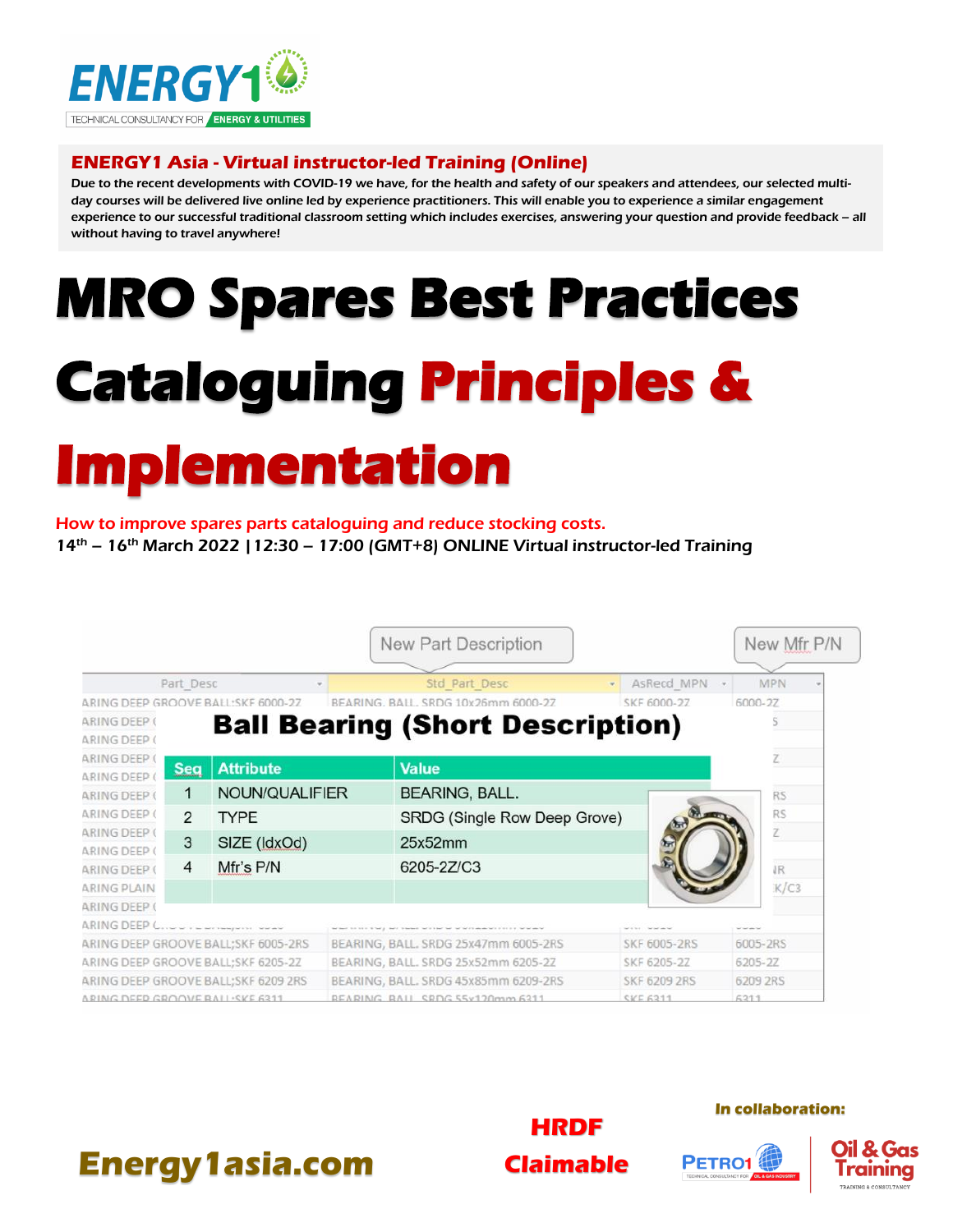## **MRO Spares Best Practices Cataloguing Principles & Implementation (3 Half-Days) Online Virtual instructor-led Training**

#### **Poor Cataloguing** is still being done poorly in most companies due to a bad job in populating their MRO spares parts master date such as:

- Poor & Inconsistent part naming,
- Lack of attributes,
- No BOMs created,
- Mfg's P/N & Vendor P/Ns are mixed,
- Standardised Mfr P/N formatting has not been used
- All master data fields are not populated.

#### **This results in:**

- High number of duplicates 10-15% is normal,
- Inefficient use of tradesman time looking for spares,
- Emergency purchases, Excess machine downtime,
- Cannibalization of a stand-by machine,
- Lack of focus on standardisation & rationalization and
- Higher inventory costs.

**The root causes of this poor population are** lack of training and experience, lack of cataloguing standards and guides, poor initial spares process and using Excel with no governance build in, i.e. no tool utilized specific for this activity.

This 3 half-day **Online Virtual instructor-led Training (VILT)** will focus on the principles of good cataloguing, auditing cataloguing data and Best practices in cataloguing and the causes of duplication and excess stocking. This course includes new material on the key spares topic of cataloguing and covers the process of how the instructor carries out cleansing projects presently.

The objective of this Online training is to go into more detail on cataloguing principles, highlight some of data validation and standardization experience and pitfall plus covers practical implementation step by step.

#### **Advance your knowledge and learn about:**

- How to audit inventory data.
- UNDERSTAND the advantage of a database solution over MS Excel.
- UNDERSTAND how to catalogue spares parts effectively.
- UNDERSTAND different approaches to data cleansing.
- UNDERSTAND the difference between data validation and standardization versus just standardization.
- UNDERSTAND why there are duplicates, and how to highlight them including cross checking new spares against the current inventory database
- UNDERSTAND the importance of getting it right in the project phase.
- How good cataloguing supports cost reduction / How to build BOMs

#### **I'm using SAP, Maximo and etc, will this be beneficial to me?**

CMMS is a generic term, the principle of the master data build is the same whether you use SAP, Maximo, Datastream, JD Edwards, Coswin, etc. Our experience (based on many audits and conducting many workshops) tells us that most companies have done a poor job, this results in excess stocking and excess costs.

Typically, the data is never entered directly into the CMMS, but is created in MS Excel or MS Access. You will have to map the data to the CMMS (Maximo, SAP, Datastream, etc. Irrespective of the CMMS used, it is necessary the master data follows strict guidelines and rules. For Auditing & Cleansing, MS Access is the preferred approach, because you can link different sets of data easier than MS Excel, can create and save many filters of the data and establish data quality checks using SQL.

#### **This program is intended for:**

#### **This course is designed for people who are involved in CMMS data management (SAP, Maximo, Oracle and etc):**

- Maintenance planners / engineers and support engineers
- Preventive Maintenance / Equipment Engineers / Spares personnel
- CMMS Engineers / CMMS IT administrators / CMMS planers or anyone who populated data into CMMS Project
- Engineers responsible for specifying, buying spares and setting up the spares information in the CMMS
- Anyone who wants to understand how to achieve an effective CMMS system (same concepts can be used to evaluate Equipment, Assets, PM routines)
- Companies already with a populated CMMS, considering upgrade of their existing system (e.g Maximo to SAP etc) or considering implementing a CMMS will benefit.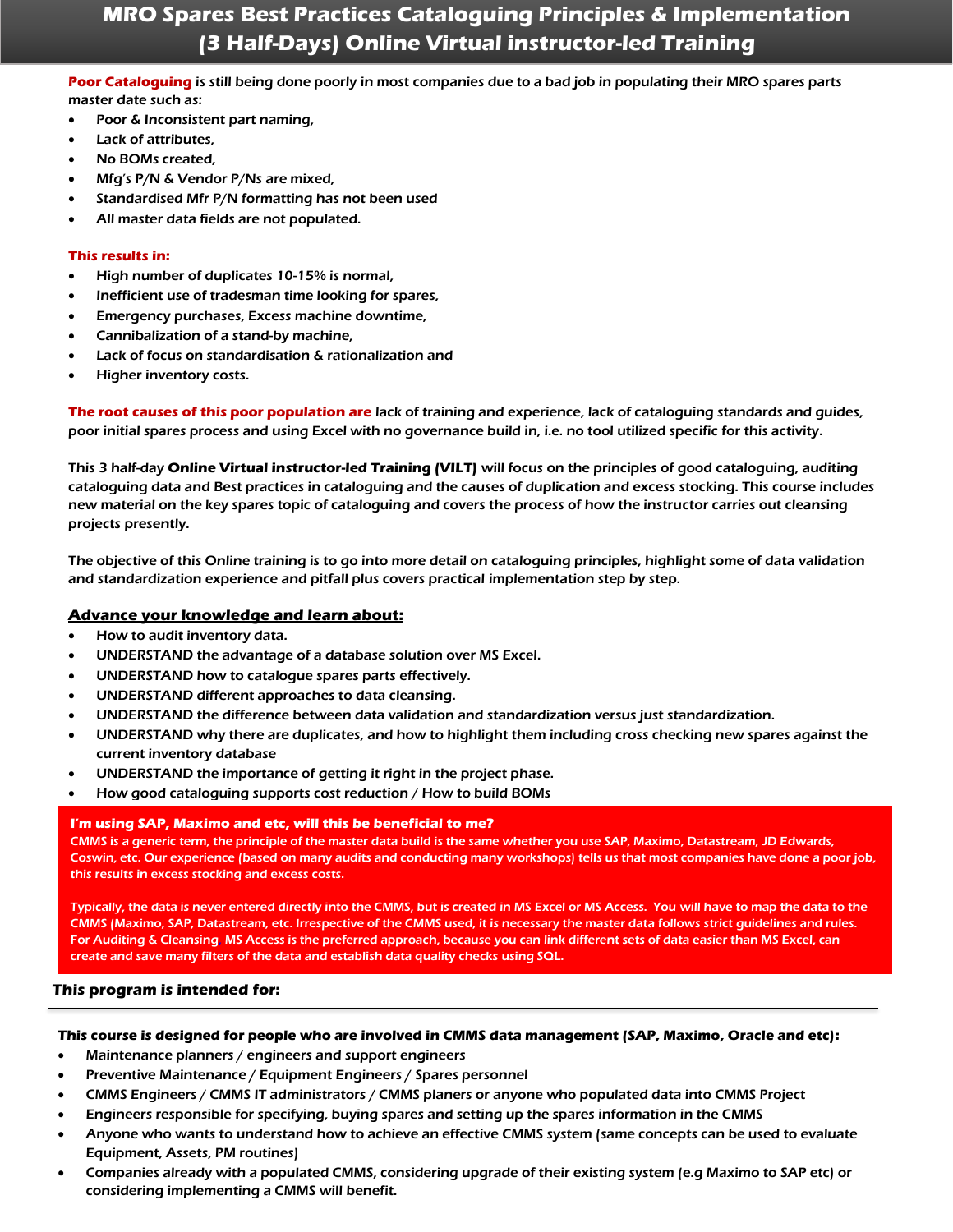## **MRO Spares Best Practices Cataloguing Principles & Implementation (3 Half-Days) Online Virtual instructor-led Training**

#### **DAY 1**

#### **Main Issues with MRO Cataloguing**

- Delegates Issues with Master Data/Cataloguing
- MRO common issues with examples classified by life cycle phases
- Initial cataloguing exercises and Poll

#### **Auditing Cataloguing Data**

- 6 or 7 step MRO Improvement Process
- Scope of the MRO Audit (cataloguing, procedures and data)
- MRO Data Build Process
- Case study examples: Noun/Qualifiers, Attributes, P/Ns, Company Names
- Exercise Bearing Data set in Excel and demo of a dB solution

#### **Building and Effective Spares Catalogue**

- Brief introduction to ISO55000
- Overview of the spares-part set-up in the CMMS
- 10 step effective cataloguing process
- Use of abbreviations
- Importance of abbreviations and what to do when the same spares part has more than one part number
- Building templates

#### **Initial Spares Request Process**

- Introduction to the process used by leading companies
- 10 tactics to ensure improved data from vendors
- Proposed improved spares request worksheet

#### **DAY 2**

#### **Cleansing Implementation – Part 1**

- Developing the scope of work
- Who will carry out the cleansing?
- **MS Excel versus MS Access**
- Deciding which cleansing option (we highlight 5 options)
- Cleansing exercise using MS Excel

#### **Cleansing Implementation – Part 2**

- Overview of the 12 step Cleansing Process
- Where to start
- Dealing with multi stocking locations
- Filling the data gaps
- **Status Control**
- Noun or Noun/Modifier SQL queries including advanced quality checking
- Reporting project progress
- Preparing presentation of your findings

#### **DAY 3**

• **Exercises based on Cleansing Part 2**

#### **DAY 3**

#### **Auditing and Creating BOMs**

- Issues with BOMS (project and operational phase) including the asset register.
- Data requirements for data cleansing and building.
- Audit existing BOMs.
- Building BOMs both in the project and operational phase

#### **Rationalisation & Reducing Stocking Costs with Good Data**

- Removing duplicates based on P/Ns and Descriptions
- Looking for rationalisation opportunities

#### **Online Exercises and Case Studies:**

Having the ability to implement directly once you are back at your workplace is crucial for every participant. During the 3 days online training, mini excersies and case studies will be share.

Delegates will be able to immediately apply the knowledge gained in the training and will be in a better position to catalogue future spares better.

#### **Mini Online Exercsies:**

- Understand The template Approach to Data Standardisation this provides data governance and is the same approach we use for our cleansing /standardisation activities, but we use a database solution.
- Duplicate Analysis how to be more effective in identifying duplicates.

#### **Better Virtual Learning Experience:**

Its recommended to have 2 devices, 1 for (Microsoft Team) and for (MS Excel) Open to populate the Excel Audit Worksheet.